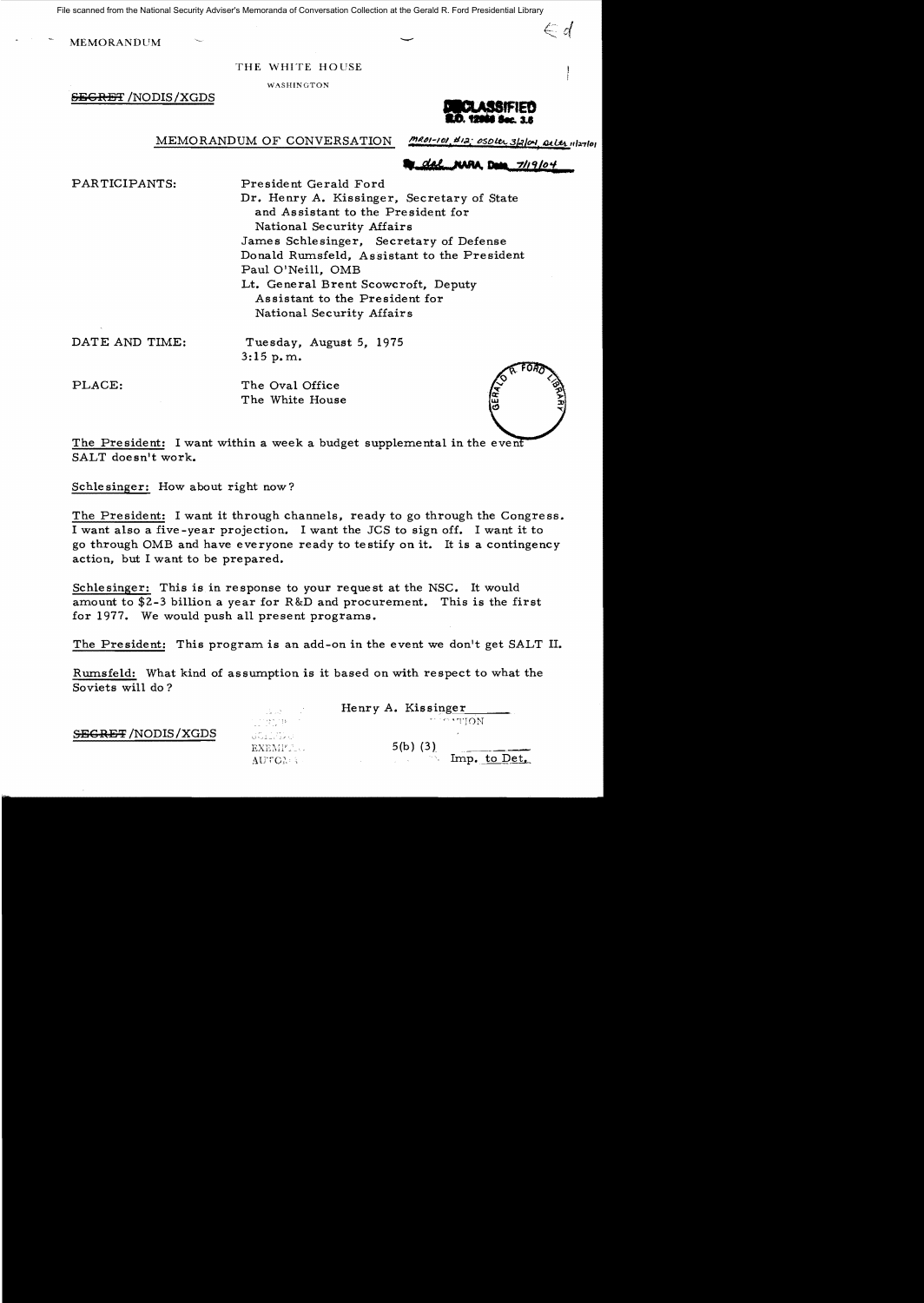## SilGJiU3~' /NODIS/XGDS 2

Schlesinger: Good question. It assumes they would accelerate their program..

Kissinger: You would probably have to go to the higher CIA curve.

Schlesinger: I am not sure. They are probably pushing the limits of their capacity now.

The President: I think we have to assume the worst because the best will take care of itself. The Congress should know what we face. It will have a big impact. We will be tough, but if we are tough and fail we have to be realistic about what we face. All these hardliners on the Hill have to know what it is they have to put up. It will go one of two ways: We want a good SALT agreement but if we don't get one, they have to put out or it is their re sponsibility.

Kissinger: We may have to look at ABM also. Our SALT ABM agreement was predicated on our offensive agreement.

The President: We want a SALT agreement -- with give on each side -but I don't want there to be any doubt as to the costs of failure.

Rumsfeld: Would you anticipate briefing the Congressional leaders on this?

The Pre sident: Perhaps.

Schle singer: It would have a good affect on the Soviets.

The President: This is not psychological warfare; this is for real. I am. fed up with people in Congress and around the country accusing me of being a soft liner.

Schlesinger: Maybe we should tell the Soviets, from an arms control standpoint, that we don't want to get out in front of them and cause them to react, but that we will be watching their programs.

The President: That is a possibility. But I don't want this Administration to be caught short. The other option is to just go all out on it.

O'Neill: As you know, Muskie got the conference report turned back. If we got it in right away as a budget amendment, it may not get as careful attention as it would as a supplemental. We must watch the timing.  $\delta$  in , and  $\delta$ 

## SECRET/NODIS/XGDS

 $\widetilde{\widetilde{z}}$  :  $\widetilde{\mathbb{G}}$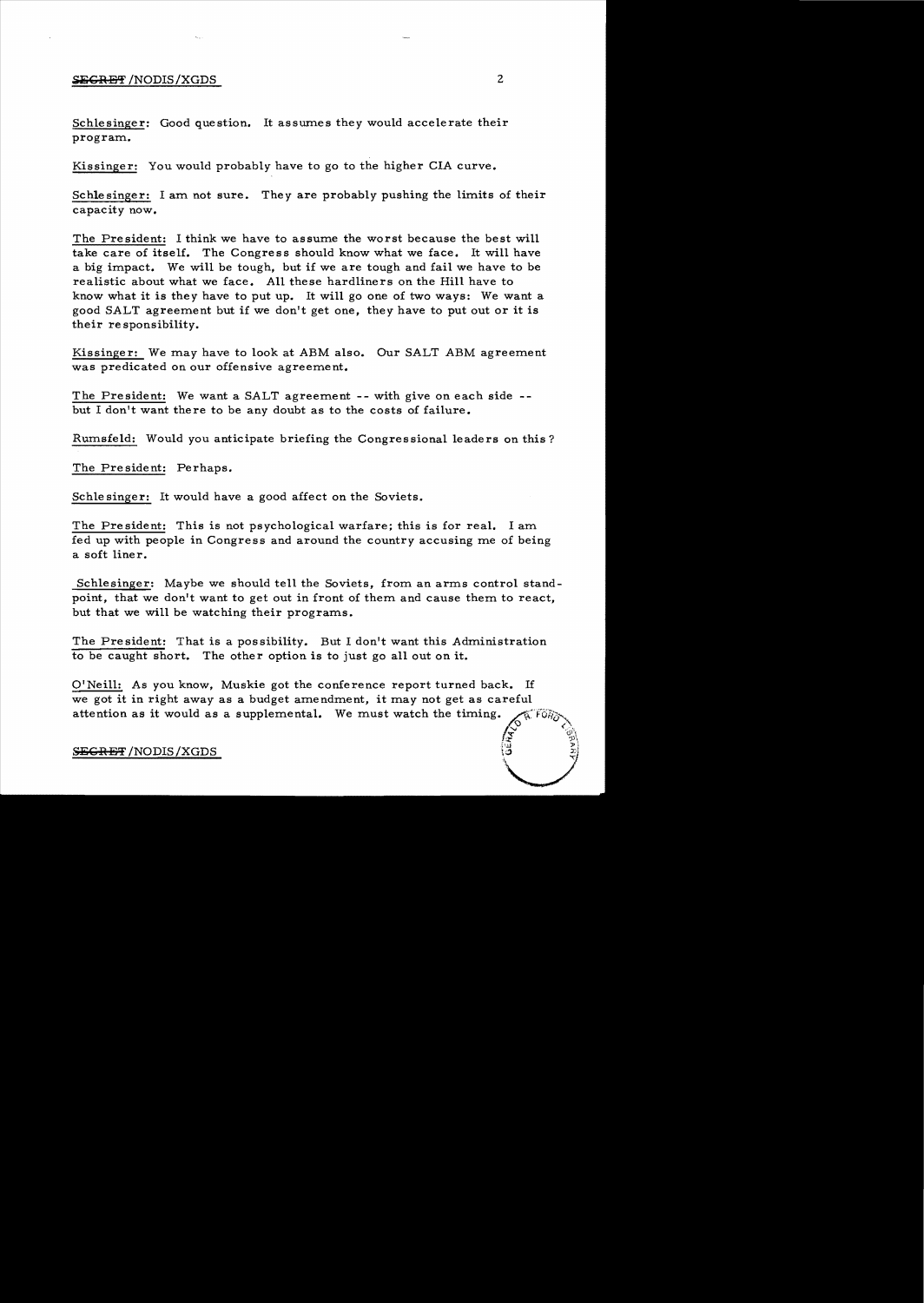## SECRET /NODIS/XGDS 3

Kissinger: We will have six weeks anyway.

Schlesinger: SALT II won't fail. Maybe this year, but SALT I still has two years to run.

Kissinger: Brezhnev won't likely be around that long. If he isn't, there won't be a SALT agreement.

The President: We shouldn't talk about that, but I agree. We have big problems with cruise missiles and Backfire.

Kissinger: On cruise missiles, they claim that through them we could get 11,000 warheads for free. On the SLCM's at **1,500,** they claim we could hit Moscow from Murmansk. On Backfire, they claim it is not strategic and has only half the capability of the Bison.

The President: Brezhnev really hit me on this. I said our intelligence showed that Backfire had a comparable capability to the Bison. Brezhnev called his military guys over and then said no, only about half.

Kissinger: On cruise missiles, they said they thought it was all resolved at Vladivostok and now we come up with these new ideas. On Backfire they didn't propose any ideas. I think they were first mad because they hadn't planned it as a strategic bomber. They listened to the throw weight, and didn't comment at all.

It is my impression that they are confused by the cruise missile complexity. I think if we came down on the range from 3,000/1,500 some and limited the numbers, we might get something.

Schlesinger: Let us look at the numbers and the arguments and see what we can do.

The President: See what you can do. They aren't going to buy 3,000/1,500 and won't also buy the Backfire.

S<del>EGRET</del> /NODIS/XGDS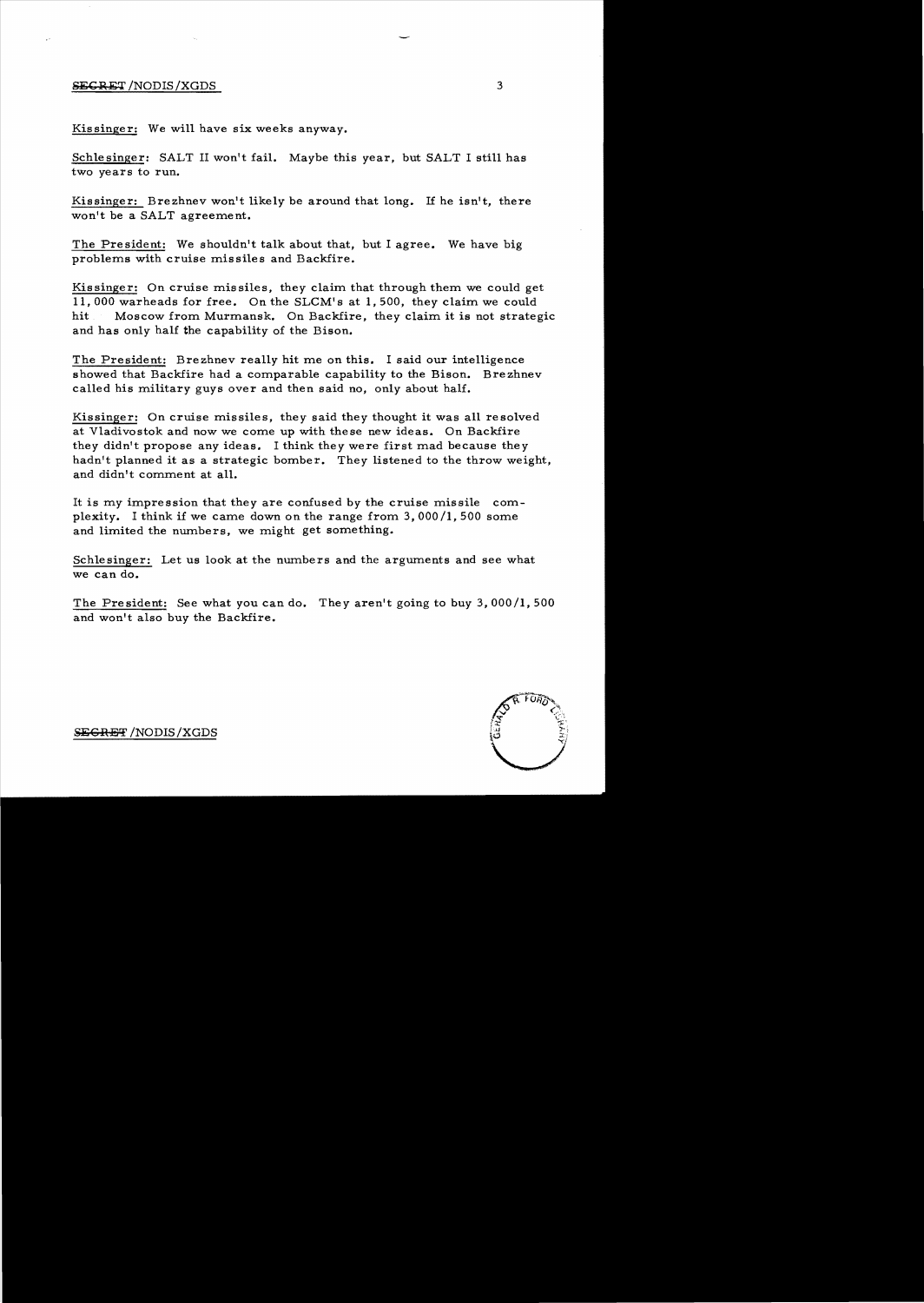X/K | Schar | Rumspell | O'Avill  $50mg75$  3:15pm (Icome in lata) P. Devont ces son a cercet a londget supplemental in cumt salt dors it crock Schles Haw ormit in it was P 2 want Attim Channels con 5 pt du clong-dront elesa 5 je propetrion, Luant Tes sejon of 2 mont sit B po time ON16+ home largement starting Lumota in proposal S This is in Moyense of your reputat at c NSC. It P. Filing prog som celles son wint con drit pet Sart I.<br>R. What bird of assumption to it rased on we system to what S Godt prestin e It essemes they would accelerate this puz. K you crould prob troop go tre bigton (1) curve.<br>S S cost some Toon are post probing the lumbs ftoor P. Strinhore homets assume a worst because a best civillata care of itself. Cong should human what we tough that if are are tought foul are harts be centratie about what we face all these hurtlives once Nill from the home what it is they have to put my, Will go one of a comp. We unit a good Cas my havet last of AsMalso. One Sattgamment avo pulsation on fusion apumis.<br>P We wont a Satt a promot - we give on each side - too R World your anticipate histoire - Empleaders on chio-P. Perhaps. S. Hammeld han a pearl effect on a Seno **CORRECTED DECLASSIFIED** AUTHORITY per met 01-101 +12  $BY$  M NARA, DATE  $\frac{2}{11}$  of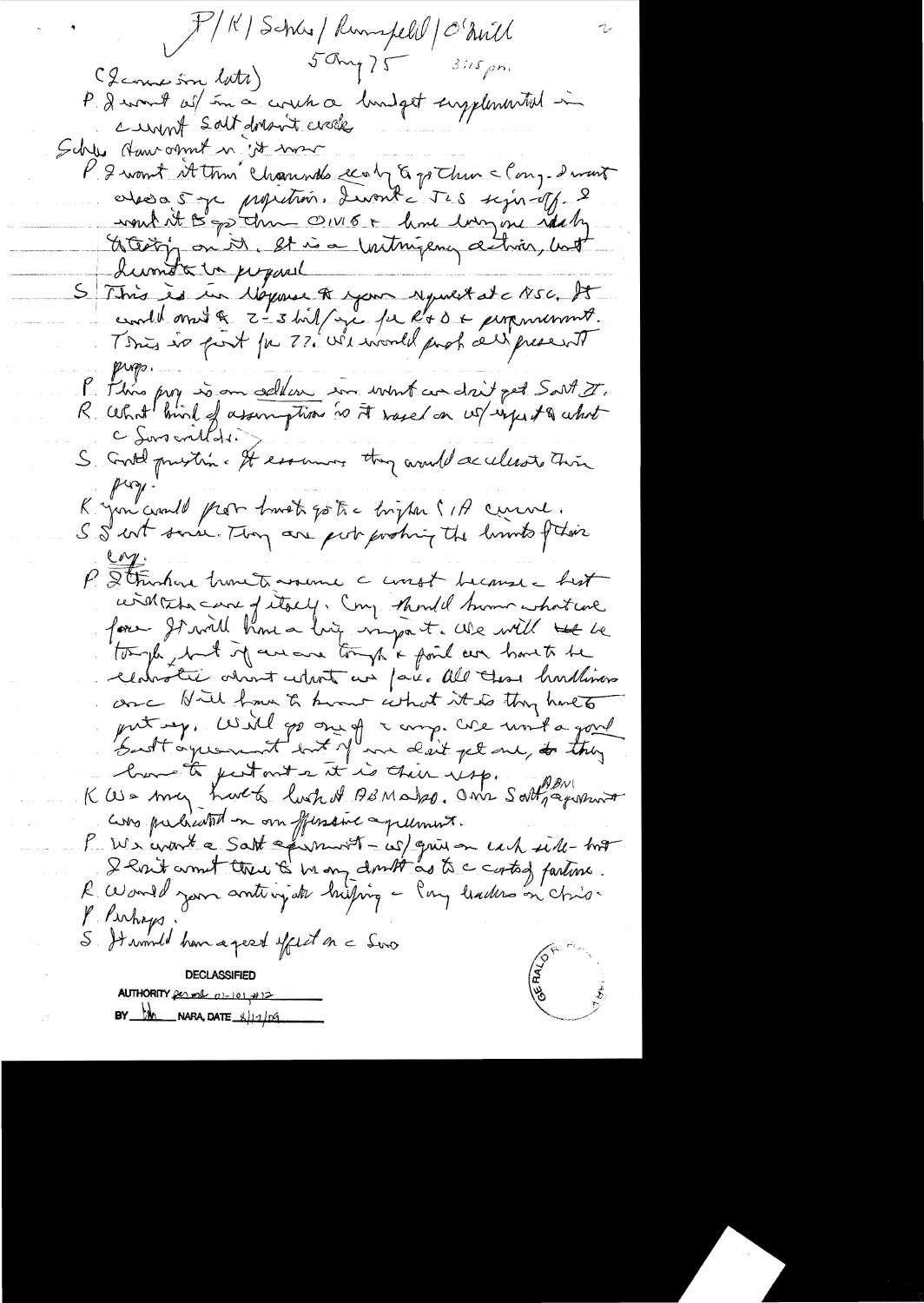P. This is with ser cractare. This is for real dam feel & Curso them to read, but that we will be writching there Mg. I That a poseholity. If I don't comment this a limin to be caught that The Mon phin is & just poullant and on it O'haill de you know, mome can pot a conjugt turned brite. If we get it in rejoit and as a builget smort it "lemontal, Us must watch a timing. R We will have six without cinquing. S. Salt It worth point. Group this year', but Salt I still hope you ton K. Buz won't help in about that lay of the won't there are it be a South a germant. P. We shouldn't call about that int 2 again. We have long pretty all comise missiles & Baskford. R On 1. Ms'tting claim are there there could get 11,000 for free. On a thankfining Shaw cath 1500, aton down we could but Inversion from marmont. On hastifice, they claim it with stad a his only te cay of the Biam Backford had compared capts Brown-Bry colled is mit ging seen a them said wa, only what the K On LIVIO they said they that it was all resolved On bostopic they sadint pigos any thes - I think de strat beautic. They distinct to cTw, + declinit Commentatable It is my impression that try composed by car morphetet. I think if we came down on a range for 7000 (1700 scent & hometed to an myself pit ponalting.